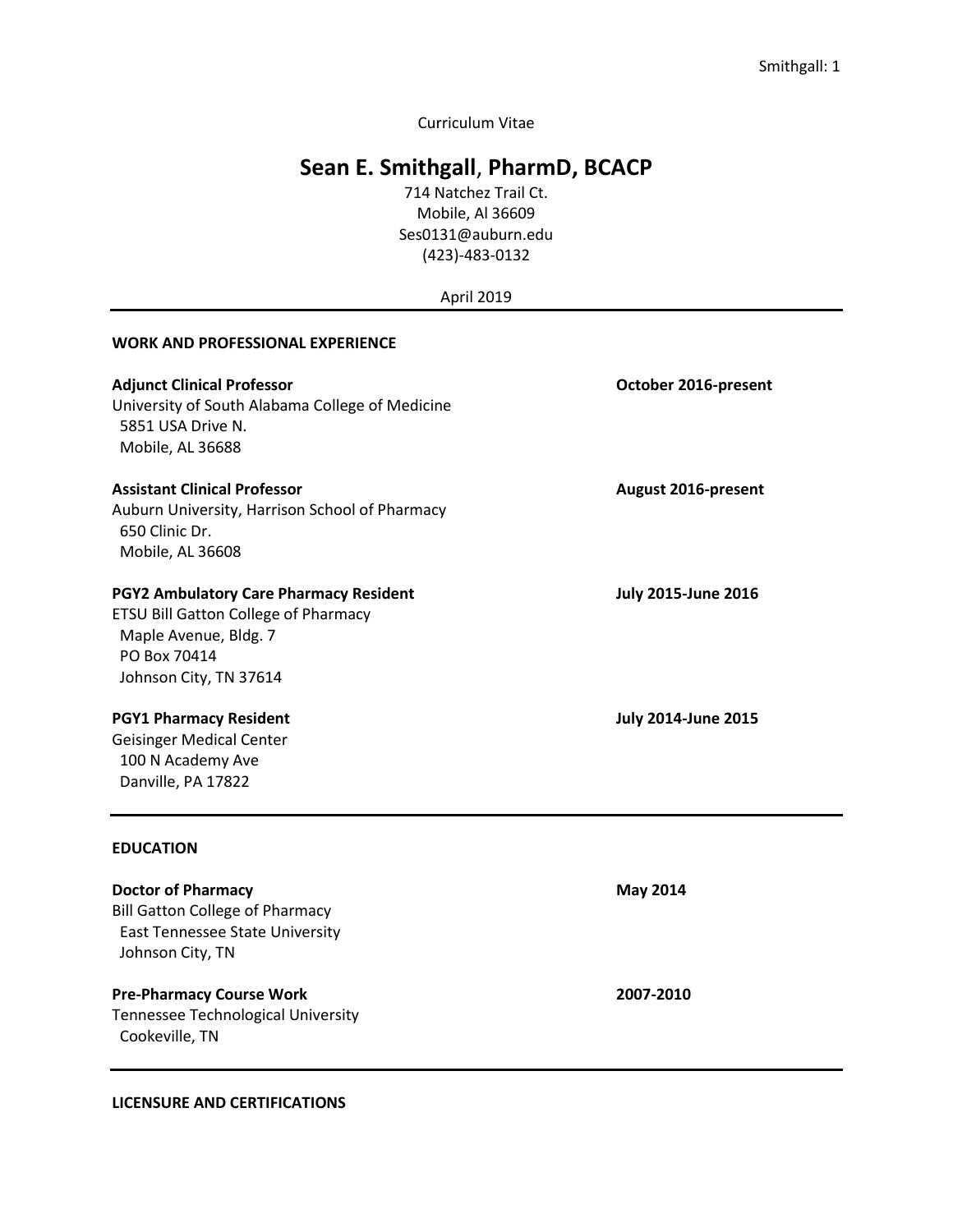| <b>Pharmacy-Based Immunization Delivery Faculty Trainer</b><br>Certified through APhA                                                        | April 2018-present    |
|----------------------------------------------------------------------------------------------------------------------------------------------|-----------------------|
| <b>Board Certified Ambulatory Care Pharmacist (BCACP)</b><br>Credential #: 6151008                                                           | July 2017-present     |
| <b>AL Pharmacy License</b>                                                                                                                   | <b>Active</b>         |
| <b>TN Pharmacy License</b>                                                                                                                   | <b>Active</b>         |
| <b>PA Pharmacy License</b>                                                                                                                   | <b>Active</b>         |
| <b>Collaborative Institutional Training Initiative (CITI) IRB training</b><br>Social and behavioral research investigators and key personnel | November 2013-present |
| <b>Basic Life Support (BLS)</b><br>Certified through American Heart Association                                                              | 2012-present          |
| <b>Certified Immunizer</b><br><b>Recertification September 2014</b><br>Renewed every 2 years through PA Board of Pharmacy                    | 2010-present          |

### **ACADEMIA**

# *Auburn University Harrison School of Pharmacy*

| <b>Professional Affairs Learning Community</b>                                                                | 2019-present |
|---------------------------------------------------------------------------------------------------------------|--------------|
| <b>Learning Community 6</b><br>Liaison for ILE 11 & ILE 12                                                    | 2018-present |
| <b>Integrated Learning Experience X</b><br>Complex case co-coordinator<br>Content expert: PUD, OA             | 2019-present |
| <b>Post-graduate Training Elective</b><br><b>PYPD 9760</b><br>Co-Course coordinator                           | 2019-present |
| 1 credit hour<br><b>Integrated Learning Experience III</b><br><b>PYPD 9240</b><br>Content expert: Unit 4 GERD | 2019-present |
| <b>Integrated Learning Experience VIII</b><br><b>PYPD 9240</b>                                                | 2019-present |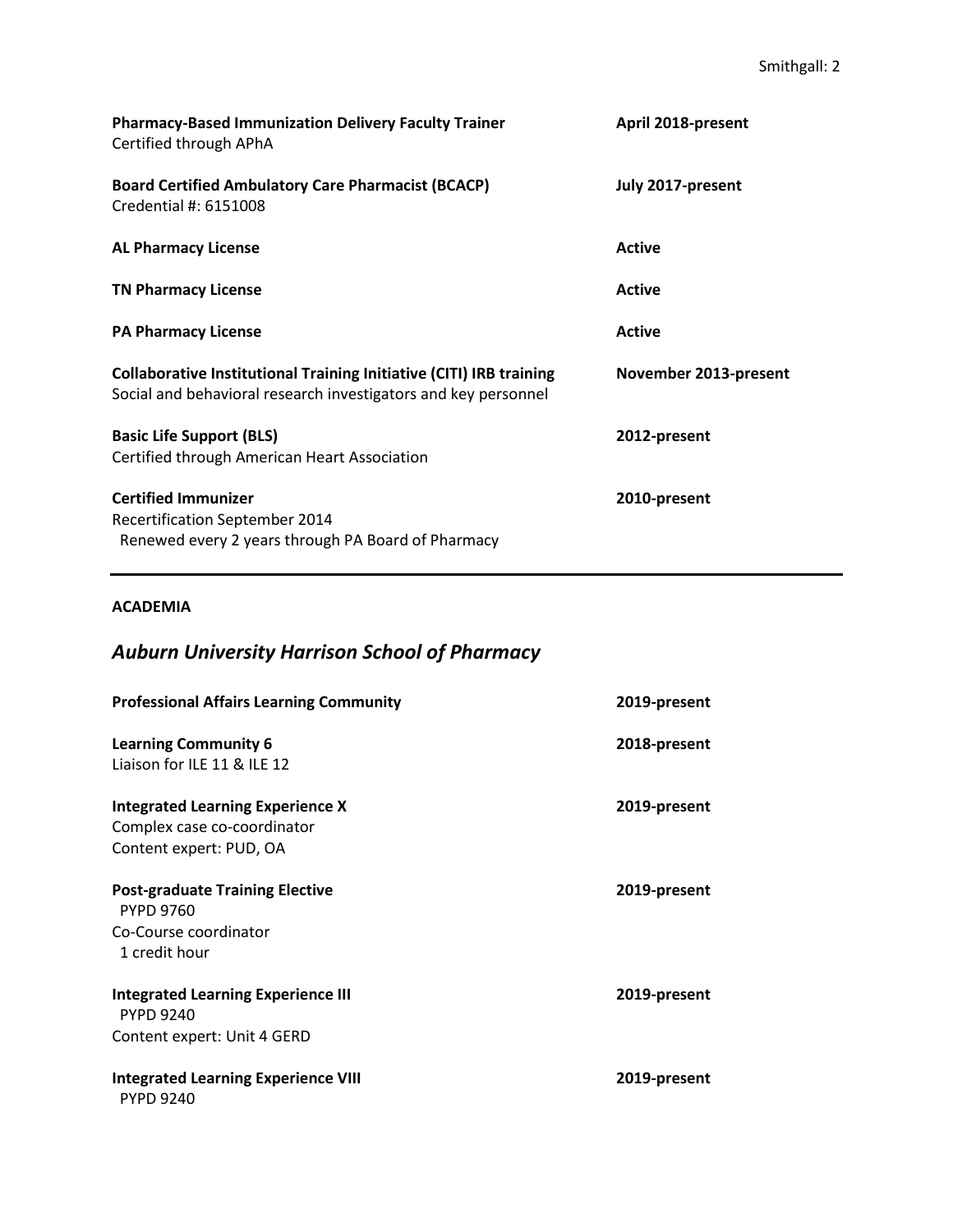| Section 1: Cardiovascular<br>Content expert: Unit 1.5 VTE<br>Content expert: Unit 1.6 GERD                                                      |              |
|-------------------------------------------------------------------------------------------------------------------------------------------------|--------------|
| <b>Student Research Elective</b><br>PYPD 9960/9980                                                                                              | 2018-present |
| <b>Exploring Diabetes Mellitus Elective</b><br><b>PYPD 9510</b>                                                                                 | 2018-present |
| <b>Guest Speaker</b>                                                                                                                            |              |
| <b>Integrated Learning Experience V</b><br><b>PYPD 9240</b>                                                                                     | 2018-present |
| Section 2: Hepatology<br>Content expert: Unit 2.3 Cirrhosis                                                                                     |              |
| <b>Interprofessional Education Collaboration</b><br>IPEC NU 460 (as labeled by University of South Alabama College<br>Of Nursing)               | 2018-present |
| Fall and Spring Course: 70-105 students per semester<br>Nursing, physician assistant, respiratory therapy, pharmacy,<br><b>Medical students</b> |              |
| Advanced Practice Experience in Primary/Ambulatory Care I/II<br>PYDI 9640/9650                                                                  | 2017-present |
| Precepts 14 students per year for 5 week rotations                                                                                              |              |
| <b>Integrated Pharmacotherapy (IP)</b><br>PYDI 9470, 9480, 9570, 9580<br>Gastroesophageal Reflux Disease (GERD) Content Expert                  | 2016-present |
| <b>PYDI 9470</b>                                                                                                                                |              |
| Small group facilitator for third-year PharmD Candidates<br>11 hours a week x 10 weeks a year                                                   |              |
| <b>Contemporary Aspects of Pharmacy Practice III (CAPP III)</b><br><b>PYDI 9220</b>                                                             | 2016-2017    |
| Dietary Supplements and Anemia Pre-lab and Lab<br><b>Content Expert</b>                                                                         |              |
| <b>Introductory Pharmacy Practice Experiences (PPE)</b><br>PYDI 9090, 9190, 9290, 9390, 9490, 9590                                              | 2016-present |
| First-year through third-year PharmD Candidates<br>Advisor                                                                                      |              |
| <b>Professional Seminar Series</b><br><b>PYPP 9690</b>                                                                                          | 2016-2017    |
| Fourth-year PharmD Candidates<br>Advisor                                                                                                        |              |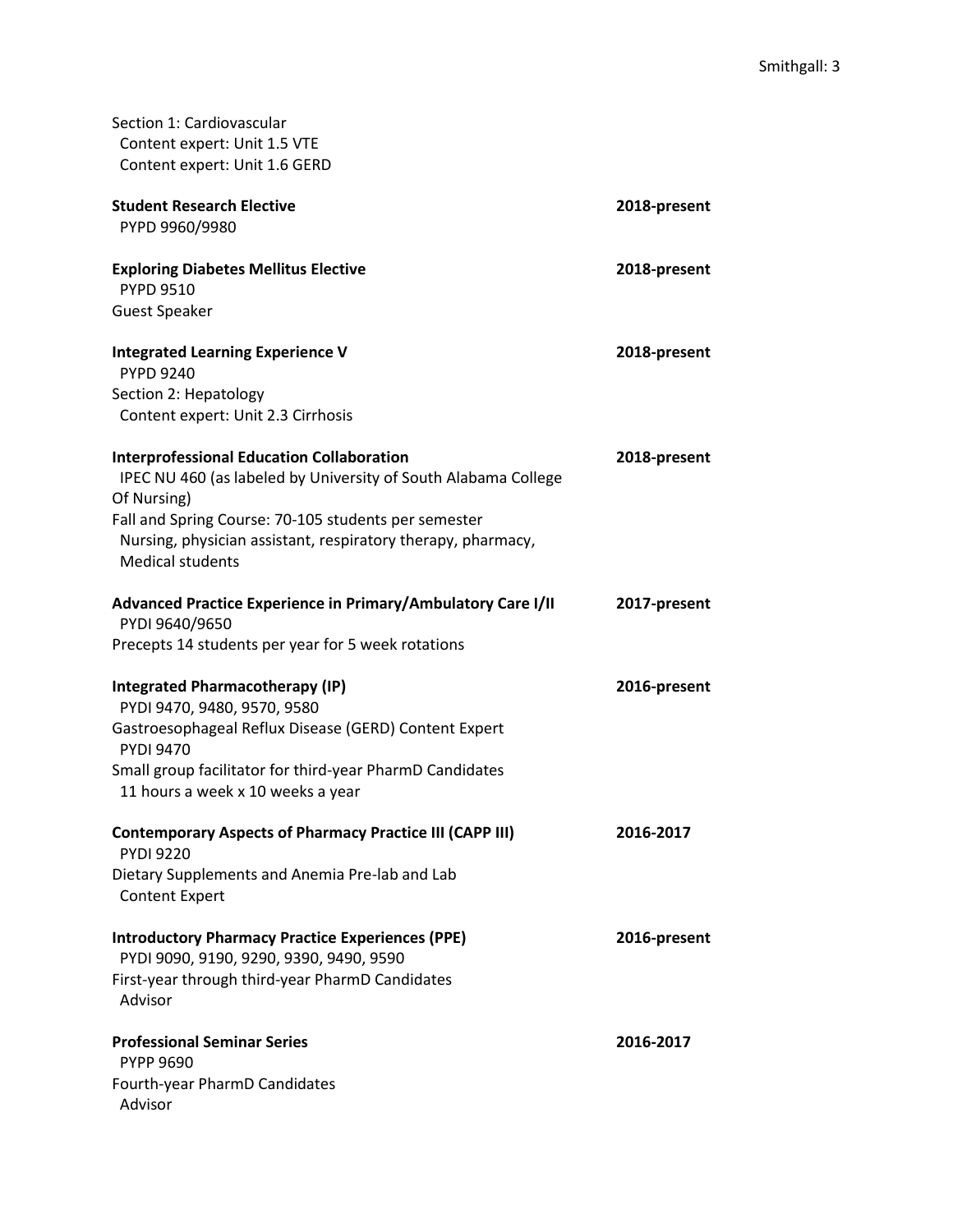## *East Tennessee Bill Gatton College of Pharmacy*

| <b>Junior Faculty Member</b>                                                                 | <b>July 2015-June 2016</b> |
|----------------------------------------------------------------------------------------------|----------------------------|
| <b>Pharmacotherapy - Cardiology Module</b><br><b>Hypertension Cases</b>                      | February 2016              |
| <b>Communications Small Group Facilitator</b><br>Interprofessional motivational interviewing | August 2015-December 2015  |
| <b>Insulin Injection Skills Lab</b>                                                          | October 2015               |
| <b>Comprehensive Diabetic Foot Exam Lecture</b>                                              | October 2015               |
| <b>Comprehensive Diabetic Foot Exam Skills Lab</b>                                           | October 2015               |

#### **SCHOLARSHIP**

## *Publications (Peer Reviewed)*

**Smithgall SE**, Alexander KM, Burchette JE, Cluck DB, Sevak RJ. Comparison of perceived personality traits between the pharmacy residents admitted through the match or scramble process. *Currents in pharmacy teaching & learning.* 2018;10(7):834-841.

Helmer A, Slater N, **Smithgall S**. A Review of ACE Inhibitors and ARBs in Black Patients With Hypertension. *Ann. Pharmacother.* 2018: 52(11):1143-1151.

## *Publications (Non-Peer Reviewed)*

Alexander KM, Burchette JE, Cluck D, **Smithgall S**. Observations from the Phase II Match: Impact on Student Residency Candidates. American Journal of Pharmaceutical Education. 2016 Oct 25;80(8):144.

## *Research (Completed)*

Todd A, **Smithgall S**, Slater N. Need a VITALity Boost? Rethink Vitamin D and Fish Oil Supplements. iForumRx online commentary. Accepted for publication.

Helmer R, Helmer A, **Smithgall S**. Double trouble or twice-as-nice? An updated review of dual antiplatelet therapy for secondary ischemic stroke prevention. *Journal of Family Practice.* Accepted for publication.

## *Research (In Progress)*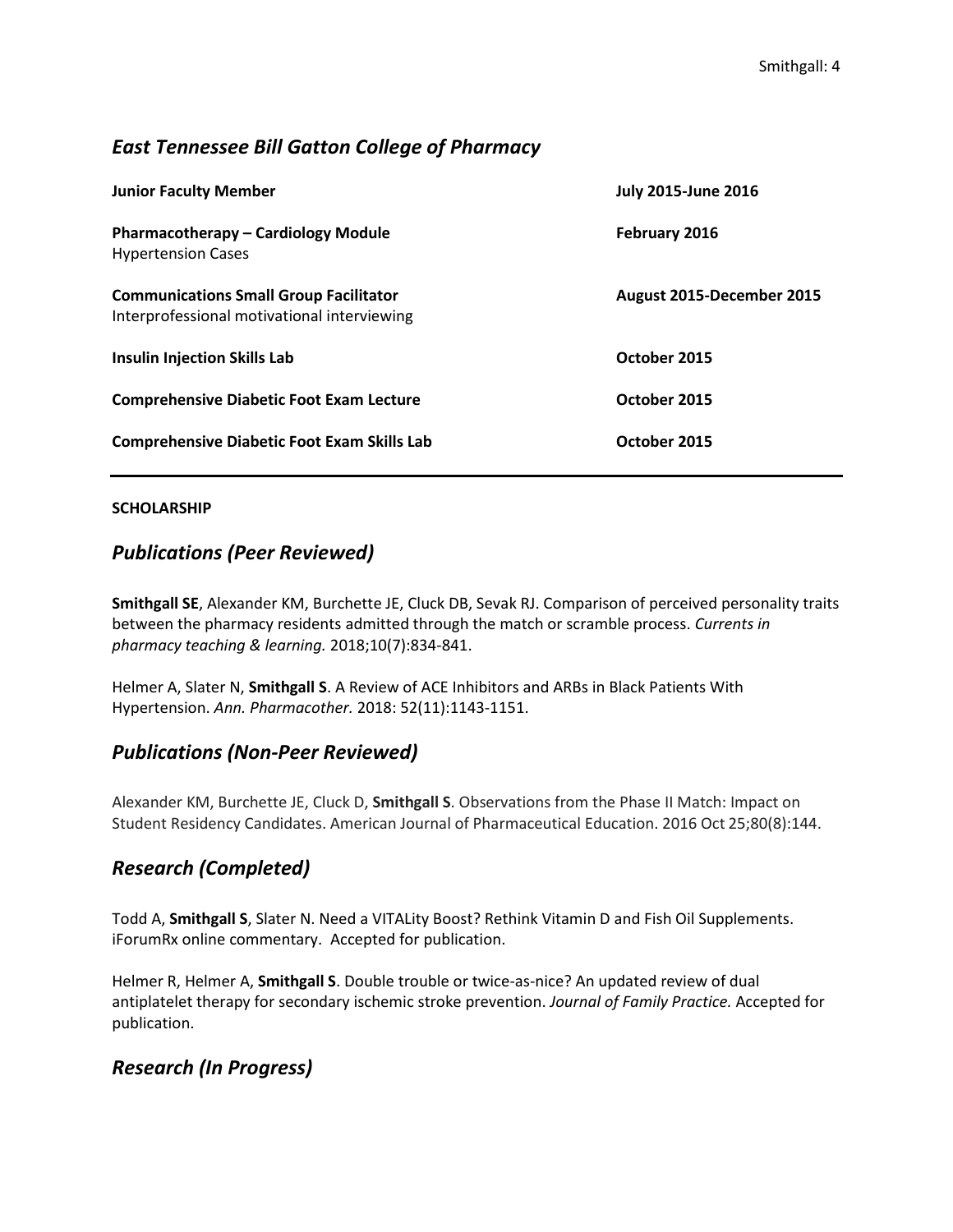Henderson C\*, Holder A\*, **Smithgall S.** Student-Led Medication Reconciliations and Identification of Medication-Related Discrepancies and Medication-Related Problems in a Family Medicine Clinic. IRB submission in progress

Altstatt A\*, **Smithgall S**. Efficacy of insulin pumps versus multiple daily injections in patients with type 2 diabetes attending a comprehensive family medicine pharmacotherapy clinic. IRB submitted

Helmer AM, Lisenby K, **Smithgall S**, Carroll D, Kelley K, Hester EK. An assessment of interprofessional communication between APPE students and physicians. Implemented May 2017. Presented as a poster at the 2018 ACCP Annual Meeting. Data collection ongoing for manuscript.

**Smithgall S**, Helmer R, Slater N, Partlow C. Oseltamivir and Reduction of Major Adverse Cardiovascular Events in Influenza Diagnosed Patients. First IRB approved, Auburn IRB not-submitted.

Nadler M, **Smithgall S**, Smith-West M, Copeland D, Pelekanos S, Risling-De Jong R, Clanton C. Interprofessional Educational Collaboration: Experiential learning in an academic family medicine clinic. Data collection

**Smithgall S**, Andersen J, Dougherty A, Grassi S, Troutman J, Evans M. Impact of the Medication Therapy Management (MTM) Pain Pharmacist in the Management of Pain Clinic Patients with Chronic, Non-Cancer Pain. Collecting more data.

### *Peer Reviewer*

| <b>Currents in Pharmacy Teaching and Learning</b> | 2019-present |
|---------------------------------------------------|--------------|
| <b>Journal of Pharmacy Practice</b>               | 2017-present |
| <b>Grant Reviewer</b>                             |              |
| <b>ACCP Scholarship of Teaching and Learning</b>  | 2019         |

#### **ABSTRACTS AND POSTERS**

#### *National*

Helmer A, Lisenby K, **Smithgall S**, Carroll D, Hester K. Assessing Student Confidence in Interprofessional Communication During Primary Care Advanced Pharmacy Practice Experiences (APPEs). ACCP Global Conference on Clinical Pharmacy. Seattle, WA. October 2018

Stefanovic D, **Smithgall S**, Alexander A, Burchette J, Sevak R. Characteristic Traits in Pharmacy Residents: Residency Program Directors' Perceptions of Residents Who Scrambled Compared to Residents Who Matched to a Post-Graduate Year One Program. ASHP Midyear Clinical Meeting. Las Vegas, NV. December 2016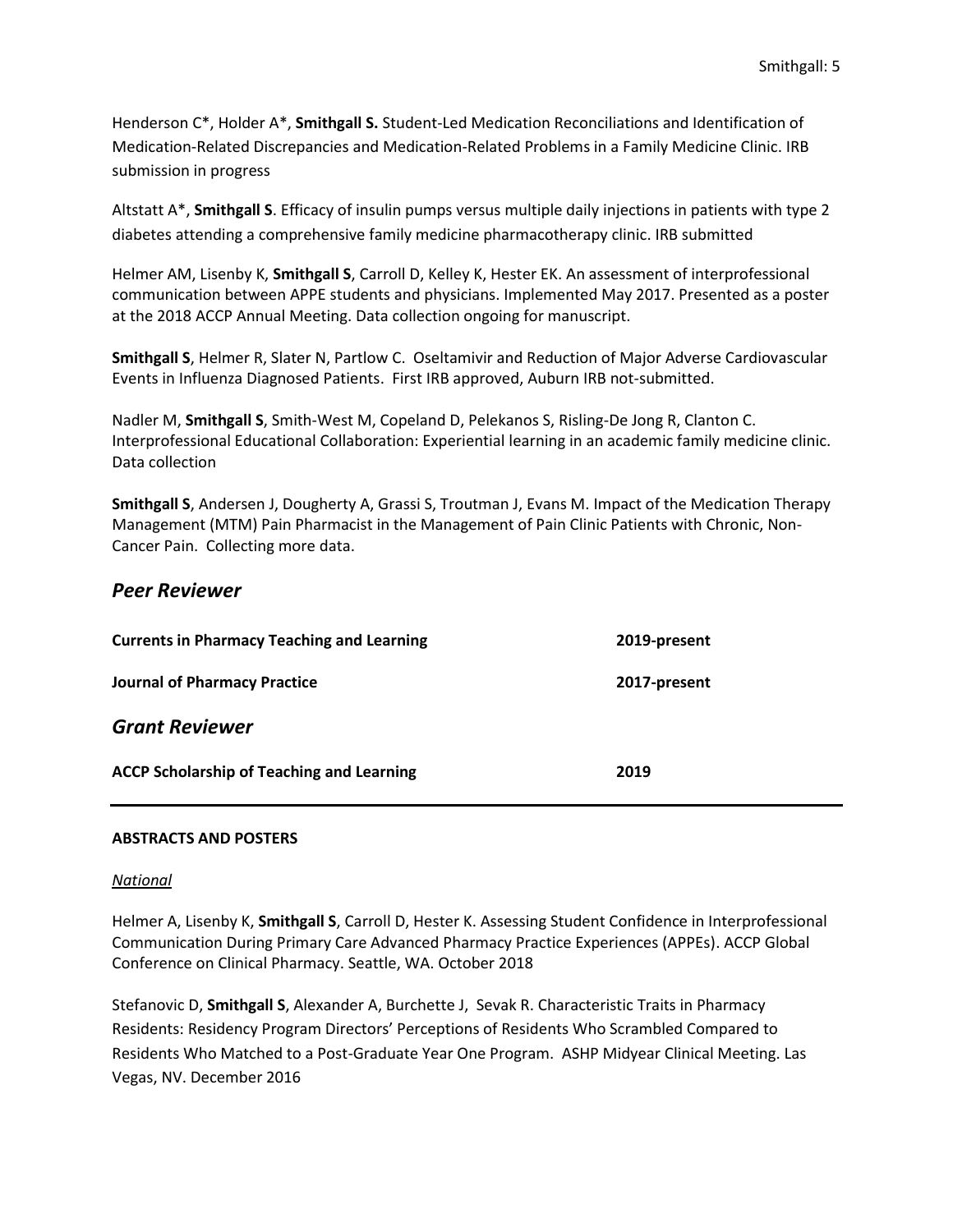Holland B, **Smithgall S**, Alexander K, Burchette J, Cluck D, Sevak R. The importance of grit in pharmacy residents: residency program directors' perceptions of residents who matched compared to residents who scrambled. Pharmacotherapy: The Journal Of Human Pharmacology And Drug Therapy. 2016 Dec 1;36(12):e224-5.

| <b>ASHP Mid-Year Resident Poster Presentation</b><br>Influence on readmission rates after participation in an<br>interprofessional transitional care clinic | December 2015 |  |
|-------------------------------------------------------------------------------------------------------------------------------------------------------------|---------------|--|
| <b>ASHP Mid-Year Resident Poster Presentation</b>                                                                                                           | December 2014 |  |
| Impact of the Medication Therapy Management (MTM) Pain                                                                                                      |               |  |
| Pharmacist in the Management of Pain Clinic Patients with                                                                                                   |               |  |

#### *Regional*

**Smithgall S**, Lasher M, et al. (2016) Blueprint to Building a Successful Interprofessional Transitional Care Clinic in a Family Medicine Practice*.* Poster session presented at the 2nd Annual Southeastern Interprofessional Education Conference, Asheville, NC. June 2016

#### *Local*

Copeland D, Clanton C, Nadler M, Pelakanos S, Smith-West M, **Smithgall S**. TeamSTEPPS: A Framework to Foster Teamwork and Collaboration Among Interprofessional Students. University of South Alabama 2019 Process Education/Conference on Teaching and Learning. Mobile, AL. June 2019

#### **INVITED PRESENTATIONS**

Chronic, Non-Caner Pain

#### *Regional*

| Treating Acid Reflux in our Aging Population: An Evidence-based<br>Review of Gastroesophageal Reflux Disease (GERD) in the Elderly<br><b>AUHSOP Consultant Certification and Geriatric Pharmacotherapy</b><br>ACPE accredited presentation<br>0.1 CEU for Consultant Pharmacists | <b>July 2018</b>     |
|----------------------------------------------------------------------------------------------------------------------------------------------------------------------------------------------------------------------------------------------------------------------------------|----------------------|
| Transitions of Care: How to begin and where should we place                                                                                                                                                                                                                      | <b>April 2018</b>    |
| Our efforts.                                                                                                                                                                                                                                                                     |                      |
| Bay Area Hospital Pharmacy Society                                                                                                                                                                                                                                               |                      |
| Thomas Medical Center Classroom                                                                                                                                                                                                                                                  |                      |
| Daphne, AL                                                                                                                                                                                                                                                                       |                      |
| ACPE accredited presentation                                                                                                                                                                                                                                                     |                      |
| 0.1 CEU Technicians and Pharmacists                                                                                                                                                                                                                                              |                      |
| <b>Syllabus and Setting Expectation</b>                                                                                                                                                                                                                                          | January 2018-present |

Resident teaching and learning certificate program lecture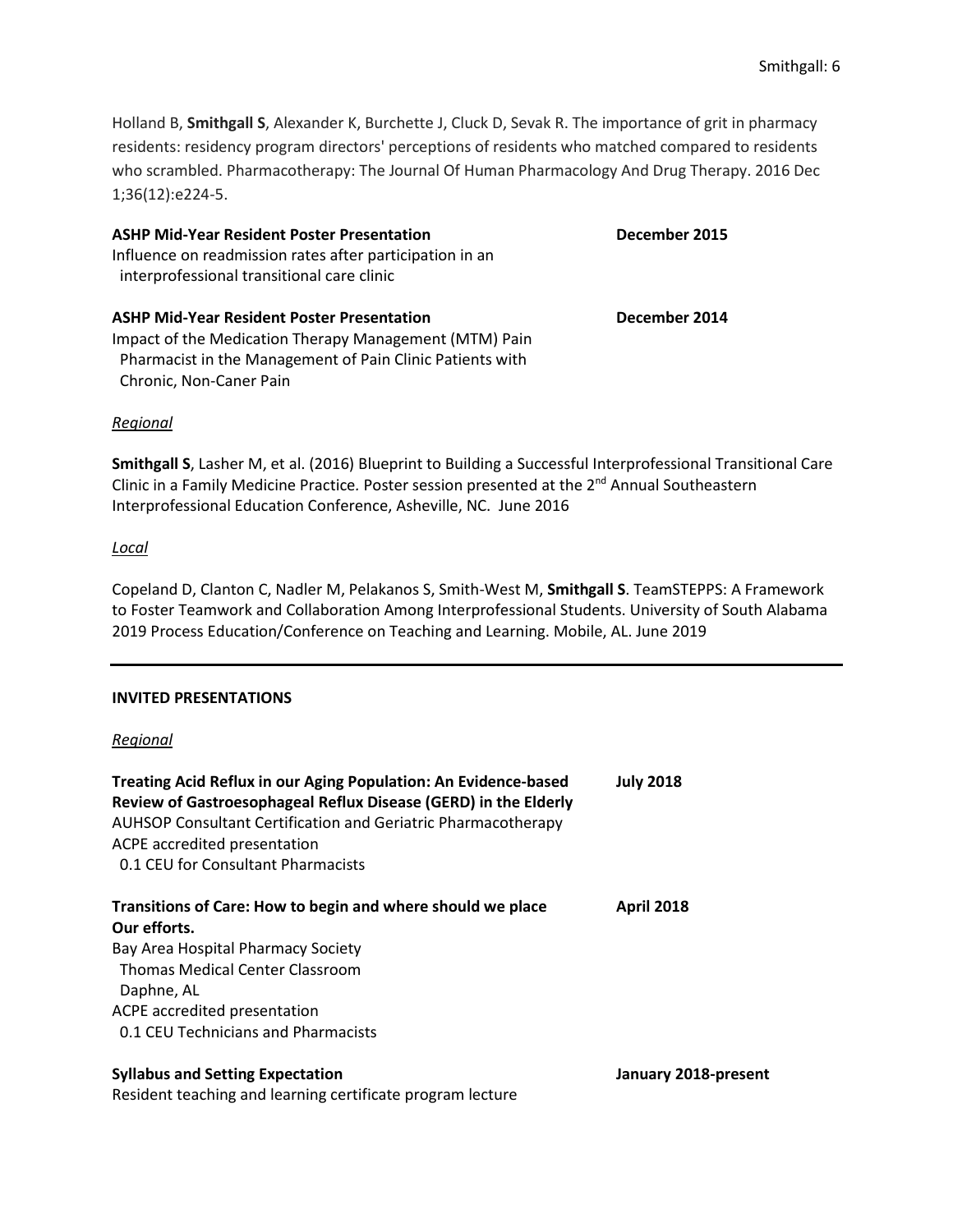Presented total of 2 times 60 minutes

| <b>Pharmacists in Transitions of Care: We Can All Make a Difference</b><br>Sean Smithgall, PharmD, BCACP; Kenda Germain, PharmD, BCPS;<br>David A. South, PharmD, MS, BCPS; Joshua Settle, PharmD<br>ALSHP Annual Clinical Meeting 2017<br>ACPE accredited presentation | September 2017        |
|-------------------------------------------------------------------------------------------------------------------------------------------------------------------------------------------------------------------------------------------------------------------------|-----------------------|
| <u>Local</u>                                                                                                                                                                                                                                                            |                       |
| <b>Insulin Pumps</b><br>USA Family Medicine Clinic Noon Conference<br>1 hour                                                                                                                                                                                            | September 2018        |
| <b>Psych 101</b><br>Annual USA Family Medicine Clinic Noon Conference<br>1 hour                                                                                                                                                                                         | April 2018-present    |
| <b>Asthma Treatment</b><br>Annual USA Family Medicine Clinic Noon Conference<br>1 hour                                                                                                                                                                                  | April 2018-present    |
| <b>Pain Management</b><br>Annual USA Family Medicine Clinic Noon Conference<br>1 hour                                                                                                                                                                                   | February 2018-present |
| <b>Antibiotic Stewardship</b><br>USA Family Medicine Clinic Noon Conference<br>1 hour                                                                                                                                                                                   | August 2017           |
| <b>Medication Errors</b><br>Annual USA Family Medicine Clinic Noon Conference<br>1 hour                                                                                                                                                                                 | May 2017-Present      |
| <b>Herbal Supplements</b><br>USA Family Medicine Clinic Noon Conference<br>1 hour                                                                                                                                                                                       | March 2017-present    |
| <b>Diabetes Lunch and Learn</b><br><b>Symbol Health Solutions</b><br><b>Festival Center</b><br>Mobile, AL                                                                                                                                                               | November 2016         |
| <b>Push Model</b><br>Pattern Management for Diabetes<br>ETSU Bristol Family Medicine Residents and Faculty                                                                                                                                                              | <b>June 2016</b>      |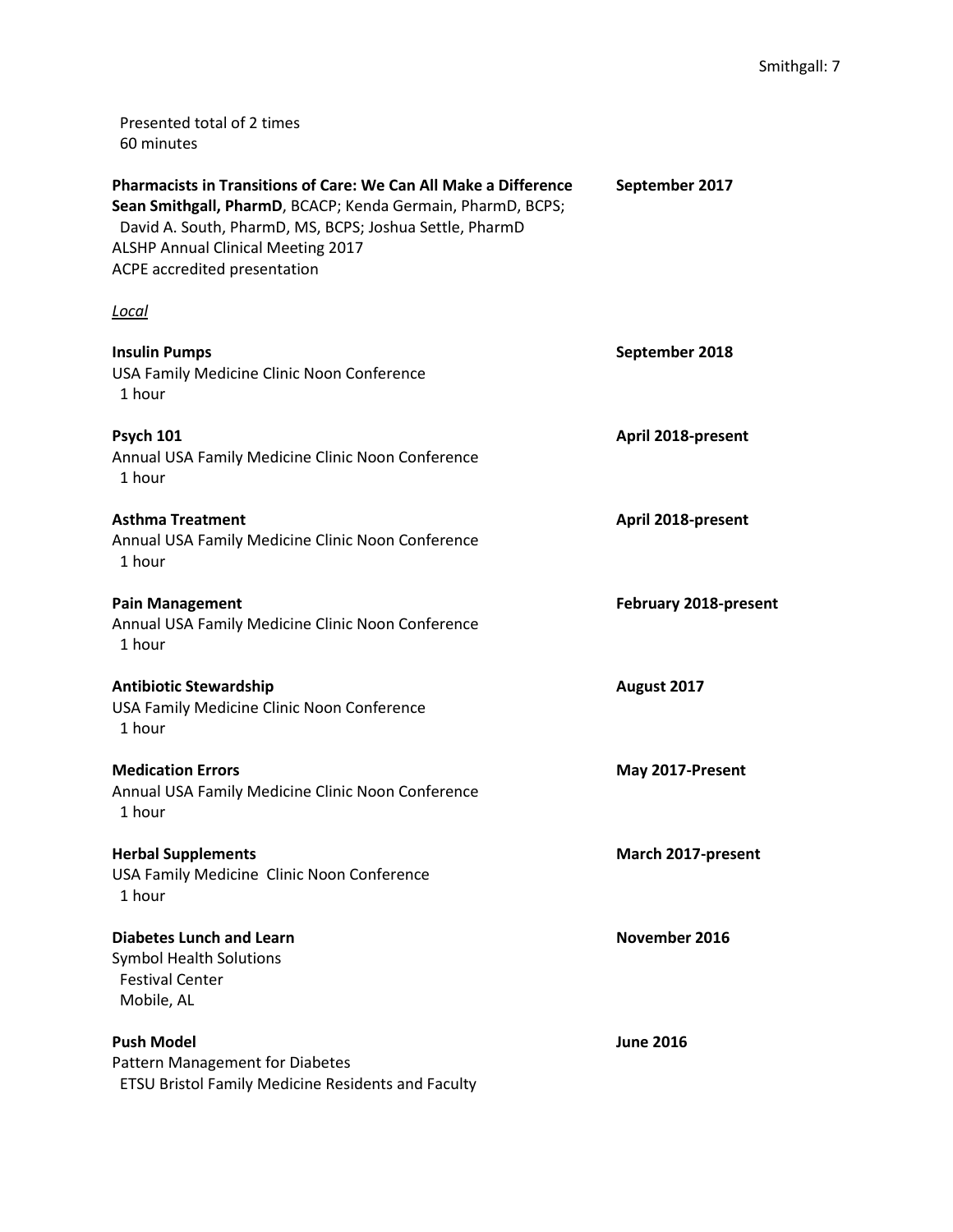| <b>Pattern Management</b><br>Strategies to Blood Glucose Management and Interpretation<br><b>ETSU Bristol Family Medicine Residents and Faculty</b>                                                   | <b>May 2016</b>   |
|-------------------------------------------------------------------------------------------------------------------------------------------------------------------------------------------------------|-------------------|
| <b>First in Class Medications of 2015</b><br>Tennessee Pharmacists Association East Tennessee<br>ACPE accredited CE presentation<br>0.1 CEU for pharmacists and technicians                           | November 2015     |
| A Tad Too Much<br>An update on pediatric poison prevention<br>ETSU Johnson City Family Medicine Residents and Faculty                                                                                 | August 2015       |
| An Update in COPD<br>Pharm Fresh, multidiscipline education session<br><b>Geisinger Medical Center</b><br>Danville, PA 17822<br>ACPE accredited CE presentation<br>0.1 CEU for Consultant Pharmacists | <b>March 2015</b> |
| Which face better describes your pain?<br>A pain medication review<br>Nursing presentation                                                                                                            | November 2014     |
| An Update and Review in Urology<br>Urology Department Geisinger Medical Center<br>Nurses and PA presentation                                                                                          | October 2014      |

#### **SUBMITTED PRESENTATIONS**

#### *[National](https://www.conferenceharvester.com/harvester2/reports/details.asp?PresentationID=985698)*

Smith MB, **Smithgall S**[, Pelekanos S, Moore-Nadler M. Conducting a CoNCERT \(Collaborative Need-](https://www.conferenceharvester.com/harvester2/reports/details.asp?PresentationID=985698)[Centered Education for Relational Team-building\): A patient-](https://www.conferenceharvester.com/harvester2/reports/details.asp?PresentationID=985698) and learner-centered process model [approach for integrating interprofessional education into clinical practice.](https://www.conferenceharvester.com/harvester2/reports/details.asp?PresentationID=985698) The Nexus Summit. August 2019. Minneapolis, MN.

#### *Regional*

| <b>South Eastern Residency Conference Research Presentation</b><br>Comparison of Personal Characteristics Seen in Pharmacy Residency<br><b>Candidates Who Match Versus Scramble</b><br>0.015 CEU for Pharmacists | <b>April 2016</b> |  |
|------------------------------------------------------------------------------------------------------------------------------------------------------------------------------------------------------------------|-------------------|--|
| <b>Eastern States Conference Research Presentation</b>                                                                                                                                                           | <b>May 2015</b>   |  |
| Impact of the Medication Therapy Management (MTM) Pain                                                                                                                                                           |                   |  |
| Pharmacist in the Management of Pain Clinic Patients with                                                                                                                                                        |                   |  |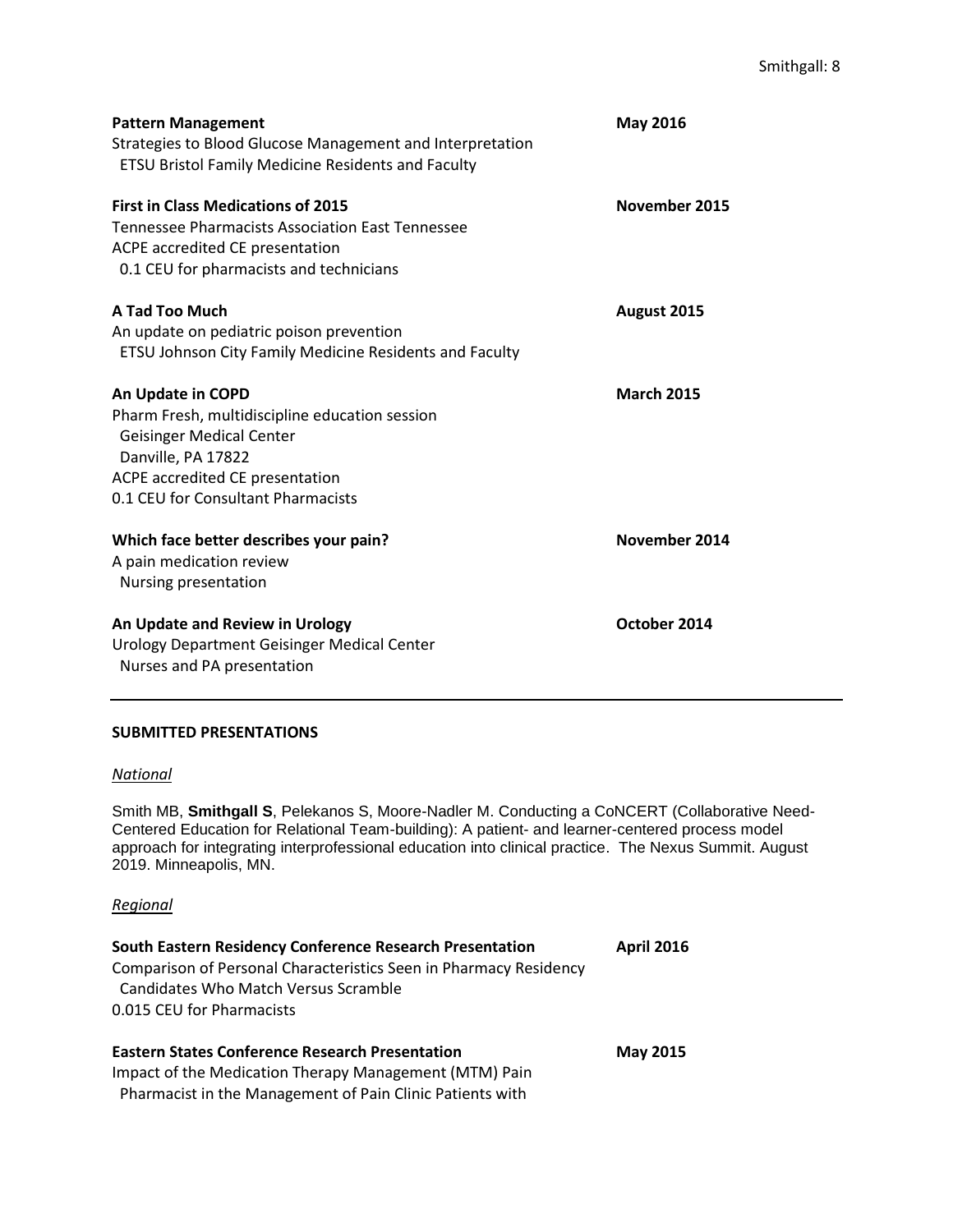#### **MEMBERSHIPS**

| Alabama Society of Health-System Pharmacists (ALSHP)                                                                                       | 2017-present  |
|--------------------------------------------------------------------------------------------------------------------------------------------|---------------|
| <b>American Association of Colleges of Pharmacy (AACP)</b><br>*See Service for list of Sections/SIGs/Communities*                          | 2016-present  |
| <b>American College of Clinical Pharmacy (ACCP)</b><br>Associate member<br><b>Ambulatory Care Practice Research Network</b><br>CV reviewer | 2016-present  |
| <b>American Society of Health-System Pharmacists (ASHP)</b>                                                                                | 2012-2017     |
| Kappa Psi, Epsilon Zeta Chapter<br>East Tennessee State University College of Pharmacy                                                     | <b>Alumni</b> |
| Pi Kappa Phi, lota Theta Chapter Founding Father<br><b>Tennessee Technological University</b>                                              | <b>Alumni</b> |

### **SERVICE**

## *American Association of Colleges of Pharmacy (AACP)*

| <b>Pharmacy Practice Section</b><br><b>Faculty Development Committee</b>                                                                         | 2017-present                                 |
|--------------------------------------------------------------------------------------------------------------------------------------------------|----------------------------------------------|
| <b>Experiential Education Section</b><br><b>Resolutions Committee</b>                                                                            | 2017-present                                 |
| <b>Special Interest Groups (SIGs):</b><br><b>Geriatric Pharmacy</b><br><b>Public Health</b><br>Self-Care Therapeutics & Nonprescription Medicine | 2017-present<br>2017-present<br>2017-present |
| <b>Communities:</b><br>Interprofessional Education Community<br><b>Council of Faculty Junior Faculty Community</b>                               | 2017-present<br>2017-present                 |

## *American College of Clinical Pharmacy (ACCP)*

**Scholarship of Teaching and Learning Grant Reviewer 2019**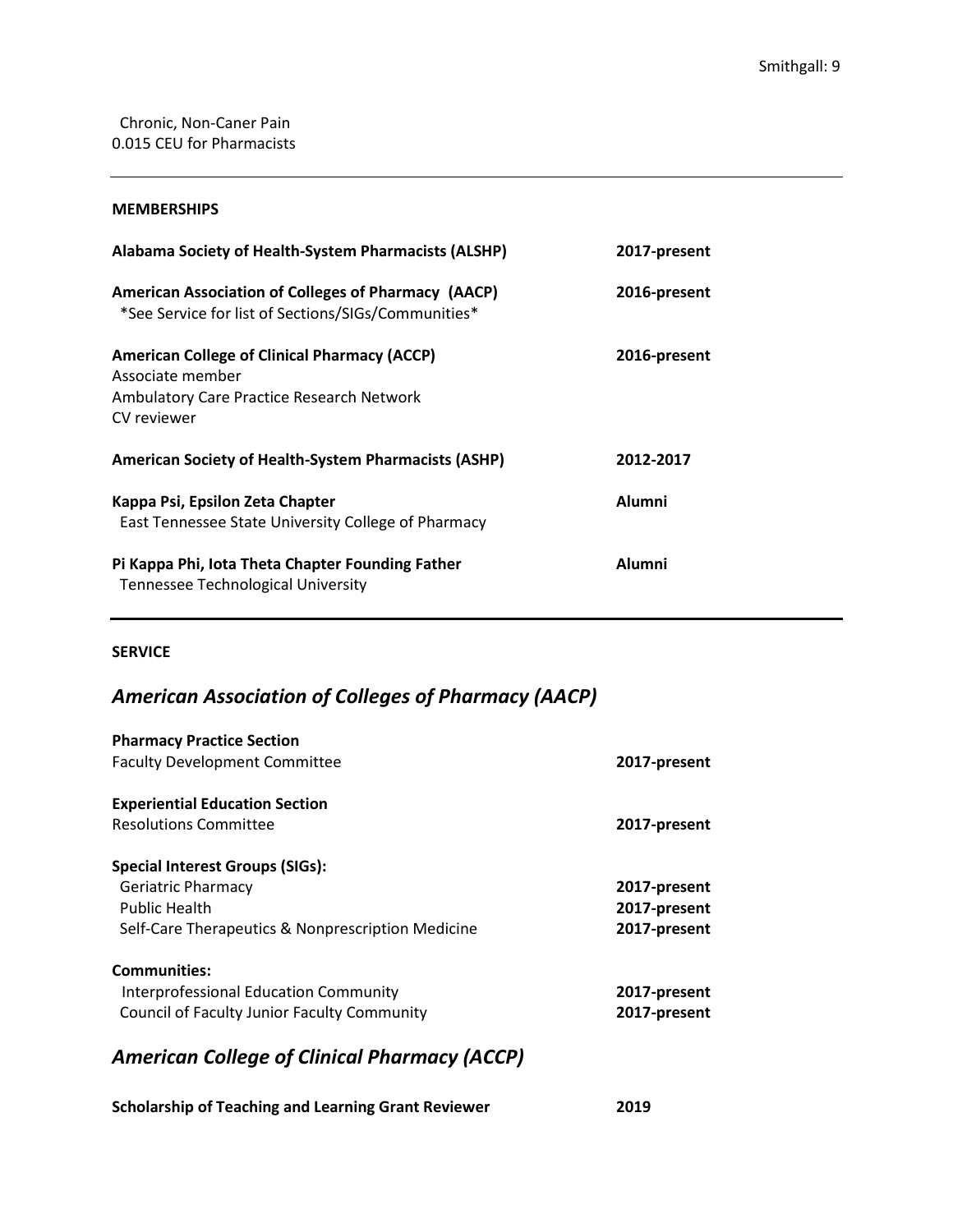| <b>Clinical Practice Affairs Committee B</b>              | 2018-2019 |
|-----------------------------------------------------------|-----------|
| Developing White Paper on high impact transitions of care |           |
| <b>ACCP-SCCP Student Chapter Award Reviewer</b>           | 2018      |
| <b>Ambulatory Care Practice Research Network</b>          |           |
| <b>Membership Committee</b>                               | 2018-2019 |
| Academy Certificate Sub-committee member                  |           |
| <b>Networking Committee</b>                               | 2017-2018 |

# *Alabama Society of Health-System Pharmacists (ALSHP)*

| <b>Practice Advancement Committee</b>                                                                                         | 2018-present                  |
|-------------------------------------------------------------------------------------------------------------------------------|-------------------------------|
| <b>Programming Committee</b>                                                                                                  | 2018-present                  |
| <b>New Practitioners Committee</b>                                                                                            | 2018-present                  |
| <b>Research and Scholarship Committee</b>                                                                                     | 2018-present                  |
| <b>Auburn University Harrison School of Pharmacy</b>                                                                          |                               |
| <b>Professional Affairs Learning Community</b><br>Interprofessional education and co-curricular                               | 2019-present                  |
| <b>Academic Mentor</b>                                                                                                        | 2017-present                  |
| <b>National Community Pharmacists Association (NCPA) Advisor</b><br>Auburn University Harrison School of Pharmacy Chapter     | 2016-present                  |
| <b>Committee for Academic Requirements and Professionalism (CARP)</b><br>Chair of academic mentoring guidelines sub-committee | January 2017-present          |
| <b>Admissions Committee</b>                                                                                                   | August 2016-December 2016     |
| <b>East Tennessee Bill Gatton College of Pharmacy</b>                                                                         |                               |
| <b>ETSU BGCOP Curriculum Committee</b>                                                                                        | <b>January 2016-June 2016</b> |
| <b>ETSU BGCOP Assessment Committee</b>                                                                                        | July 2015-December 2015       |
| <b>Southeastern Residency Conference Steering Committee</b>                                                                   | <b>July 2015-April 2016</b>   |
|                                                                                                                               |                               |

*Geisinger Medical Center*